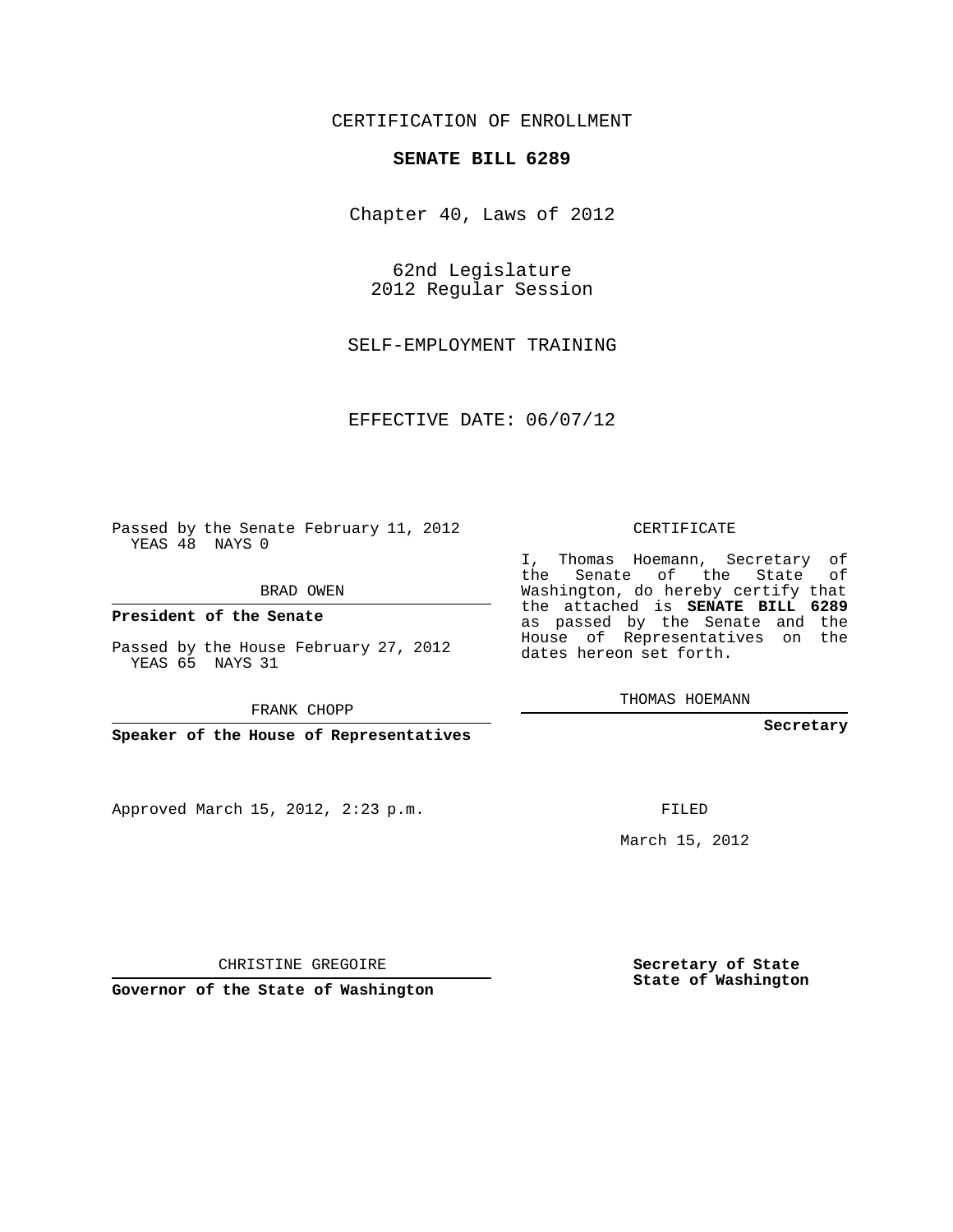## **SENATE BILL 6289** \_\_\_\_\_\_\_\_\_\_\_\_\_\_\_\_\_\_\_\_\_\_\_\_\_\_\_\_\_\_\_\_\_\_\_\_\_\_\_\_\_\_\_\_\_

\_\_\_\_\_\_\_\_\_\_\_\_\_\_\_\_\_\_\_\_\_\_\_\_\_\_\_\_\_\_\_\_\_\_\_\_\_\_\_\_\_\_\_\_\_

Passed Legislature - 2012 Regular Session

## **State of Washington 62nd Legislature 2012 Regular Session**

**By** Senators Rolfes and Kastama

Read first time 01/17/12. Referred to Committee on Economic Development, Trade & Innovation.

 1 AN ACT Relating to facilitating self-employment training; amending 2 RCW 50.20.250 and 50.62.030; amending 2007 c 248 s 3 (uncodified); and 3 repealing 2007 c 248 s 6 (uncodified).

4 BE IT ENACTED BY THE LEGISLATURE OF THE STATE OF WASHINGTON:

5 NEW SECTION. **Sec. 1.** 2007 c 248 s 6 (uncodified) is repealed.

 6 **Sec. 2.** RCW 50.20.250 and 2007 c 248 s 1 are each amended to read 7 as follows:

 8 (1) The legislature finds that the establishment of a 9 self-employment assistance program would assist unemployed individuals 10 and create new businesses and job opportunities in Washington state. 11 The department ((shall)) must inform all individuals eligible under the 12 terms of RCW 50.20.010 of the availability of self-employment 13 assistance and entrepreneurial training programs and of the training 14 provisions of RCW 50.20.043 which would allow them to pursue 15 commissioner approved training. In addition, when individuals are 16 identified as likely to exhaust benefits under RCW 50.20.011, and when 17 individuals are otherwise eligible for commissioner-approved training 18 under RCW 50.20.043, the department must inform such individuals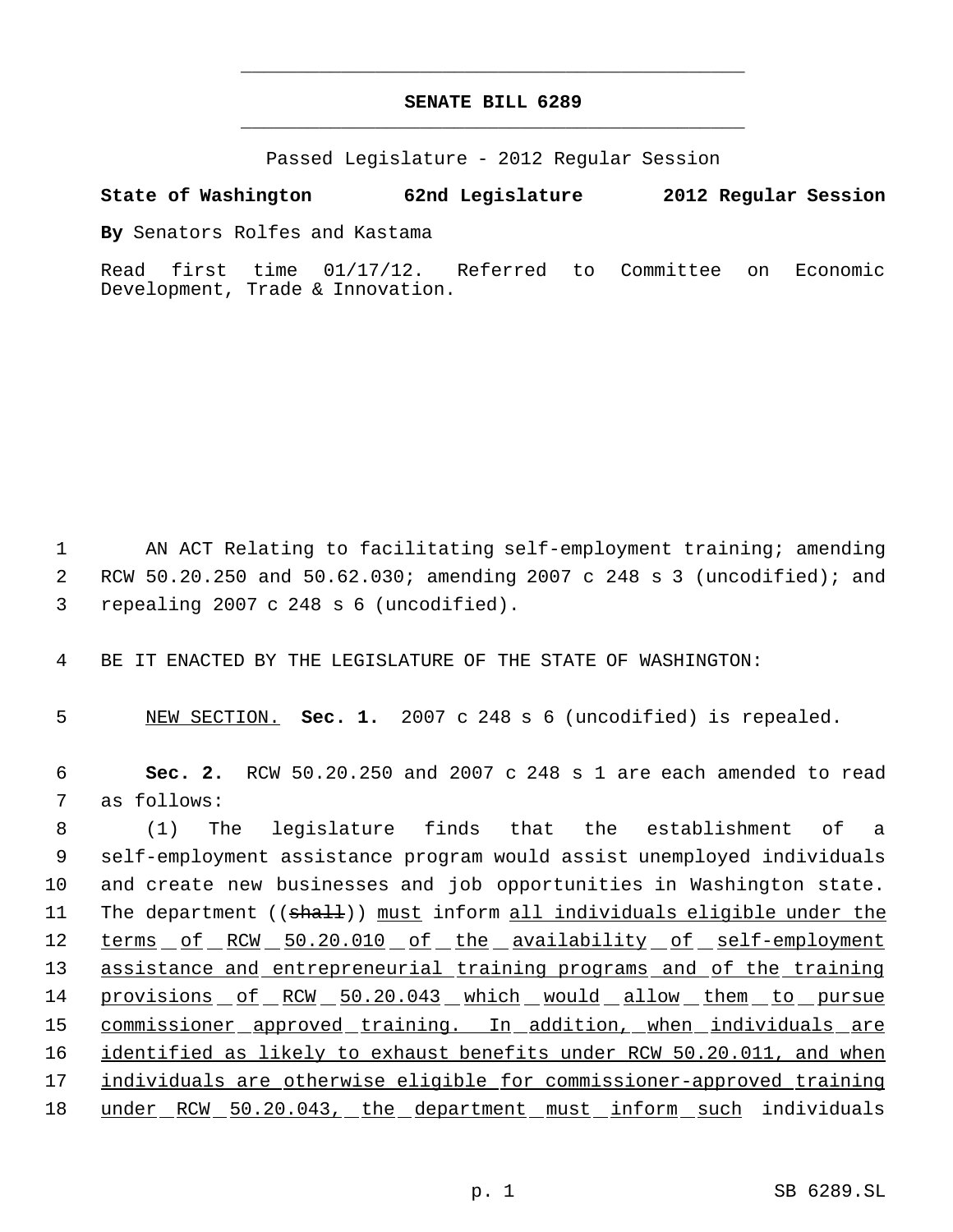((identified as likely to exhaust regular unemployment benefits)) of

 the opportunity to enroll in commissioner-approved self-employment assistance programs.

 (2) An unemployed individual is eligible to participate in a self-employment assistance program if it has been determined that he or she:

 (a) Is otherwise eligible for regular benefits as defined in RCW 50.22.010;

 (b) Has been identified as likely to exhaust regular unemployment benefits under a profiling system established by the commissioner as 11 defined in P.L. 103-152 or is otherwise eligible for commissioner-approved training under RCW 50.20.043; and

 (c) Is enrolled in a self-employment assistance program that is approved by the commissioner, and includes entrepreneurial training, business counseling, technical assistance, and requirements to engage in activities relating to the establishment of a business and becoming self-employed.

 (3) Individuals participating in a self-employment assistance program approved by the commissioner are eligible to receive their regular unemployment benefits.

 (a) The requirements of RCW 50.20.010 and 50.20.080 relating to availability for work, active search for work, and refusal to accept suitable work are not applicable to an individual in the self-employment assistance program for the first fifty-two weeks of the individual's participation in the program. However, enrollment in a self-employment assistance program does not entitle the enrollee to any benefit payments he or she would not be entitled to had he or she not enrolled in the program.

 (b) An individual who meets the requirements of this section is considered to be "unemployed" under RCW 50.04.310 and 50.20.010.

 (4) An individual who fails to participate in his or her approved self-employment assistance program as prescribed by the commissioner is disqualified from continuation in the program.

34 (5) ((An individual completing the program may not directly compete with his or her separating employer for a specific time period and in 36 a - specific geographic - area. The - time - period - may - not, - in - any - case, exceed one year. Both the time period and the geographic area must be 38 reasonable, considering the following factors: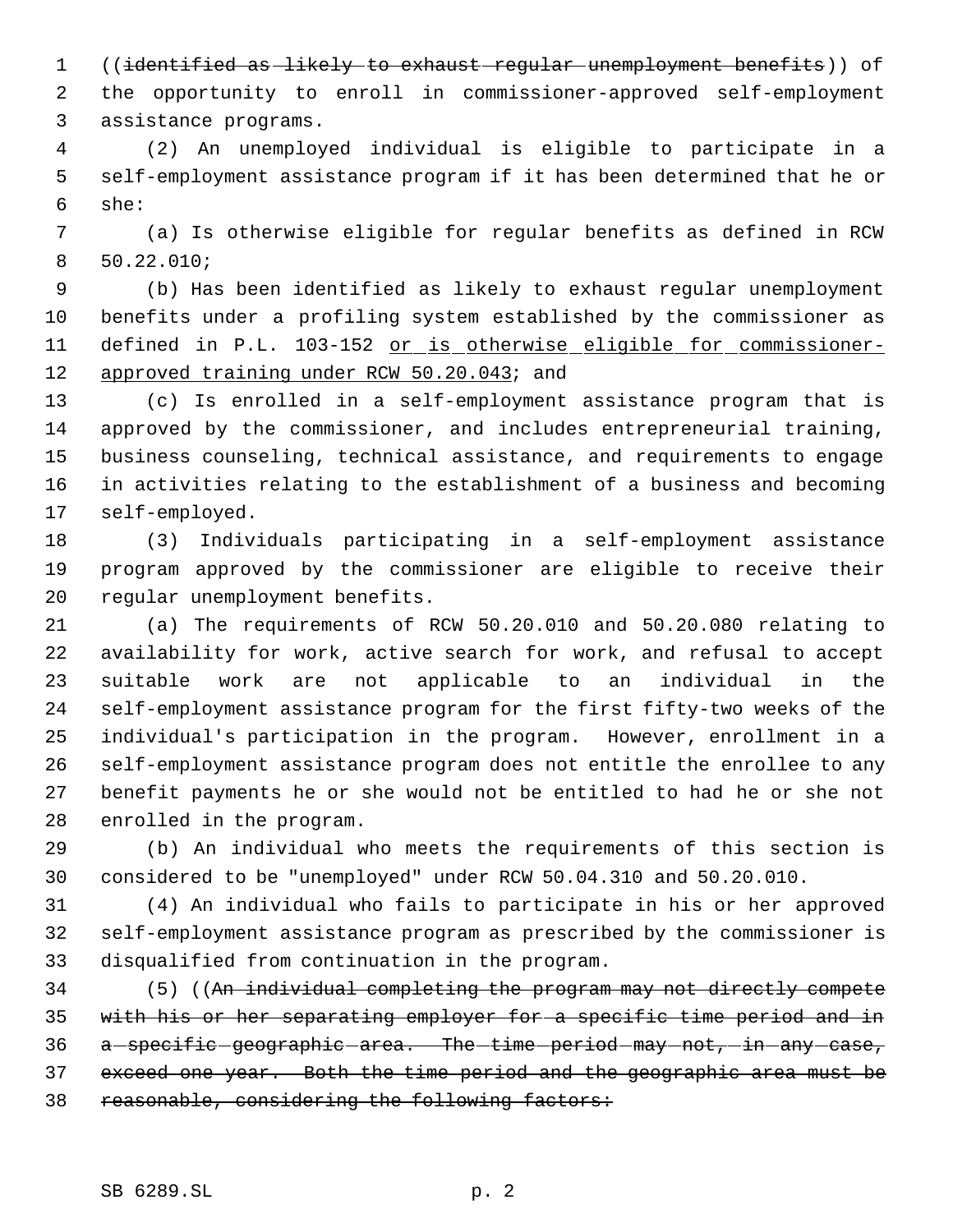(a) Whether restraining the individual from performing services is 2 necessary - for - the - protection - of - the - employer - or - the - employer's  $3 \qquad \text{goodwidth}$ 

  $\left( b\right)$  - Whether - the - agreement - harms - the - individual - more - than - is 5 reasonably necessary to secure the employer's business or goodwill; and (c) Whether the loss of the employee's services and skills injures the public to a degree warranting nonenforcement of the agreement.

  $(6)$ )) The commissioner ((shall)) must take all steps necessary in carrying out this section to assure collaborative involvement of interested parties in program development, and to ensure that the self-employment assistance programs meet all federal criteria for withdrawal from the unemployment fund. The commissioner may approve, as self-employment assistance programs, existing self-employment training programs available through community colleges, workforce investment boards, or other organizations and is not obligated by this section to expend any departmental funds for the operation of self-employment assistance programs, unless specific funding is provided to the department for that purpose through federal or state appropriations.

20  $((+7)$ ) (6) The commissioner may adopt rules as necessary to implement this section.

 **Sec. 3.** 2007 c 248 s 3 (uncodified) is amended to read as follows: 23 By December 1, ((2011)) 2015, the employment security department 24 ((shall)) must report to ((the house of representatives commerce and 25 labor  $-$  committee  $-$  and  $-$  the  $-$  senate  $-$  labor,  $-$  commerce,  $-$  research  $-$  and 26 development - committee)) relevant legislative committees on the performance of the self-employment assistance program. The report 28  $((shalt))$  must include an analysis of the following:

- (1) Self-employment impacts;
- (2) Wage and salary outcomes;
- (3) Benefit payment outcomes; and
- (4) A cost-benefit analysis.

 **Sec. 4.** RCW 50.62.030 and 1995 c 135 s 4 are each amended to read as follows:

35  $(1)$  Job service resources (( $shall$ )) must be used to assist with the reemployment of unemployed workers using the most efficient and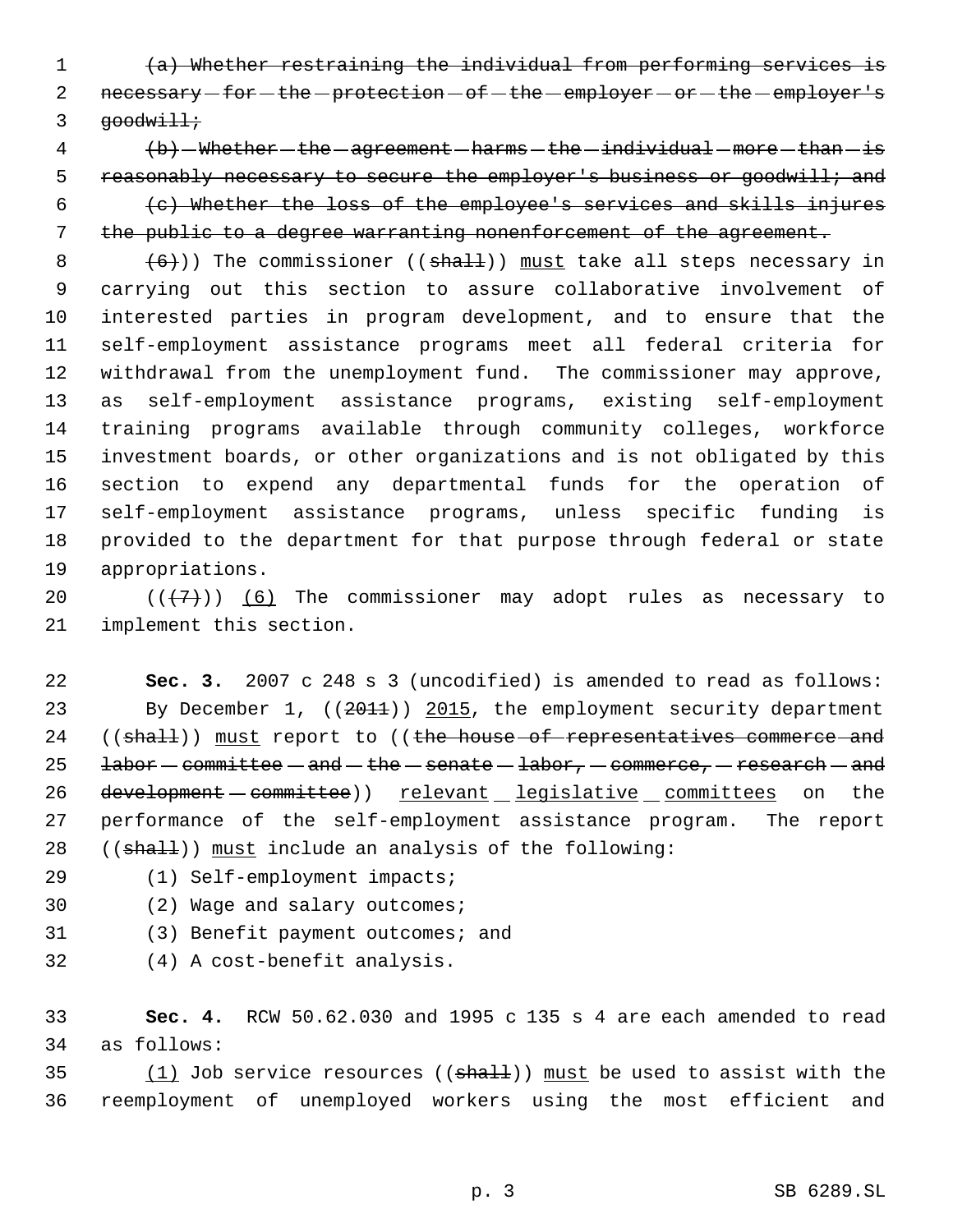effective means of service delivery. The job service program of the employment security department may undertake any program or activity for which funds are available and which furthers the goals of this 4 chapter. These programs and activities ((shall)) must include, but are not limited to:

 $((+1))$  (a) Giving older unemployed workers and the long-term unemployed the highest priority for all services made available under 8 this section. The employment security department ((shall)) must make the services provided under this chapter available to the older unemployed workers and the long-term unemployed as soon as they register under the employment assistance program;

12 ( $(\langle 2 \rangle)$ ) (b) Supplementing basic employment services, with special job search and claimant placement assistance designed to assist unemployment insurance claimants to obtain employment;

 $((+3))$   $(c)$  Providing employment services, such as recruitment, screening, and referral of qualified workers, to agricultural areas where these services have in the past contributed to positive economic conditions for the agricultural industry; and

19  $((+4))$  (d) Providing otherwise unobtainable information and analysis to the legislature and program managers about issues related to employment and unemployment.

 (2) Individuals who are eligible for services under the federal 23 workforce investment act, P.L. 105-220 or its successor must be provided the opportunity to enroll in self-employment assistance or entrepreneurial training programs to prepare them for self-employment 26 on the same basis as they are provided the opportunity to enroll in 27 other training programs funded under the federal workforce investment 28 act. The department must work with local workforce development councils to ensure that the contracting process with training providers is efficient and that the number of entrepreneurial training providers on the state's eligible training provider list is sufficient to meet demand. Each local workforce development council must:

 (a) Notify all individuals eligible for services under the 34 workforce investment act of the availability of self-employment assistance and entrepreneurial training; and

 (b) Establish and implement a plan for expending workforce investment act funds on self-employment assistance and entrepreneurial